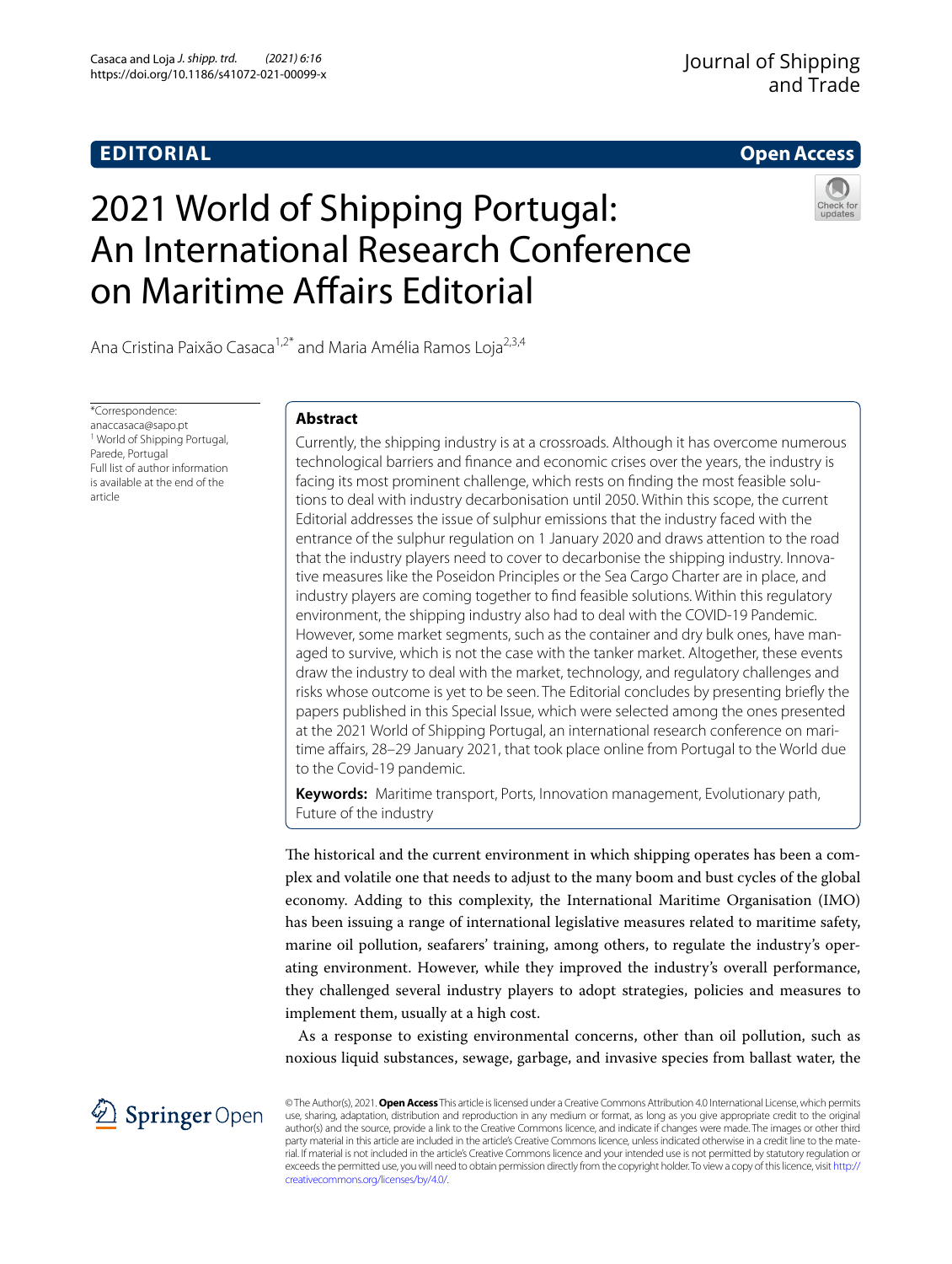IMO has been releasing various legislative measures to mitigate the impact shipping operations have on the environment. However, the world focus on climate change has also drawn the attention of the IMO. Therefore, in response to existing environmental concerns related to the emission of harmful emissions from ships and improving the global air quality, the IMO issued a regulation to impose new emissions standards designed to curb the global feet's pollution signifcantly. As of 1 January 2020, the IMO banned shipping vessels from using fuel with a higher than 0.5% sulphur content, thus lowering the previous 3.5% limit. Such a high sulphur content harms human health and is a component of acid rain, harming vegetation and aquatic species. Moreover, the IMO extended the existing 0.1% sulphur cap in designated emission control areas worldwide with this regulation.

While restrictions on sulphur emissions in shipping were not entirely new because emissions control areas did exist in some areas of the World, its transition was a daunting challenge to a certain extent. The maritime industry had to stop burning high-sulphur fuels, as required by the IMO and stood in a position where it had to choose among (1) the installation of scrubbers, whose cost ranges from \$2 and \$10 million for each ship, to go on burning high-sulphur fuel oil, (2) the payment for higher low-sulphur fuels price or (3) the use of alternative 'cleaner' fuel-powered vessels, in particular LNG and methanol. Subject to the existing alternatives, it was not surprising that, as of the beginning of July 2019, only 4% of the world feet was scrubber-ftted and ready to be in operation. The forecasts were not very positive, although this figure was expected to rise to 11% and 15% of the world feet by the end of 2019 and 2020, respectively.

Moreover, the shipping industry faced a range of uncertainties relating to the actual impact of the regulation. For example, uncertainties related to (1) the reliability of the scrubber technology; (2) the capacity of refneries in being able to supply the worldwide shipping market, as vessels switch from high- to low/very low-sulphur fuel oil; (3) the worldwide distribution of low-sulphur fuels which raised concerns about their availability in small or distant ports; (4) the price of low/very low-sulphur fuel oil and of high-sulphur fuel oil after 1 January 2020; (5) the contribution that the new regulation brought to the environment; (6) the behaviour of shipping companies in what concerned the defnition of their operational and bunkering strategies; and (7) the level of impacts that such a fuel switch had on the shipping industry's operating costs and global freight rates. The 2020 sulphur regulation was expected to cost the industry about US\$50 billion in 2020, and according to a Reuters report, analysts estimated that the container industry alone was expected to bear additional costs of approximately US\$10 billion.

However, the entrance of this regulation was just the tip of the iceberg of what was yet to come. The new fuel standards target sulphur emissions, not greenhouse gas emissions. This means that the industry has yet to control greenhouse gas emissions to limit global warming to well below 2 °C above pre-industrial levels by 2050, aiming to limit the temperature increase to 1.5 °C as requested by the Paris Agreement reached in December 2015. According to a November 2019 United Nations Report, the World needs to reduce greenhouse gas emissions by 7.6% per year until 2030 to meet the Paris Agreement's goals on climate change.

Put all this into perspective, and given the size of the feet, the road towards decarbonising the shipping industry is a long one. Nevertheless, the industry is taking its frst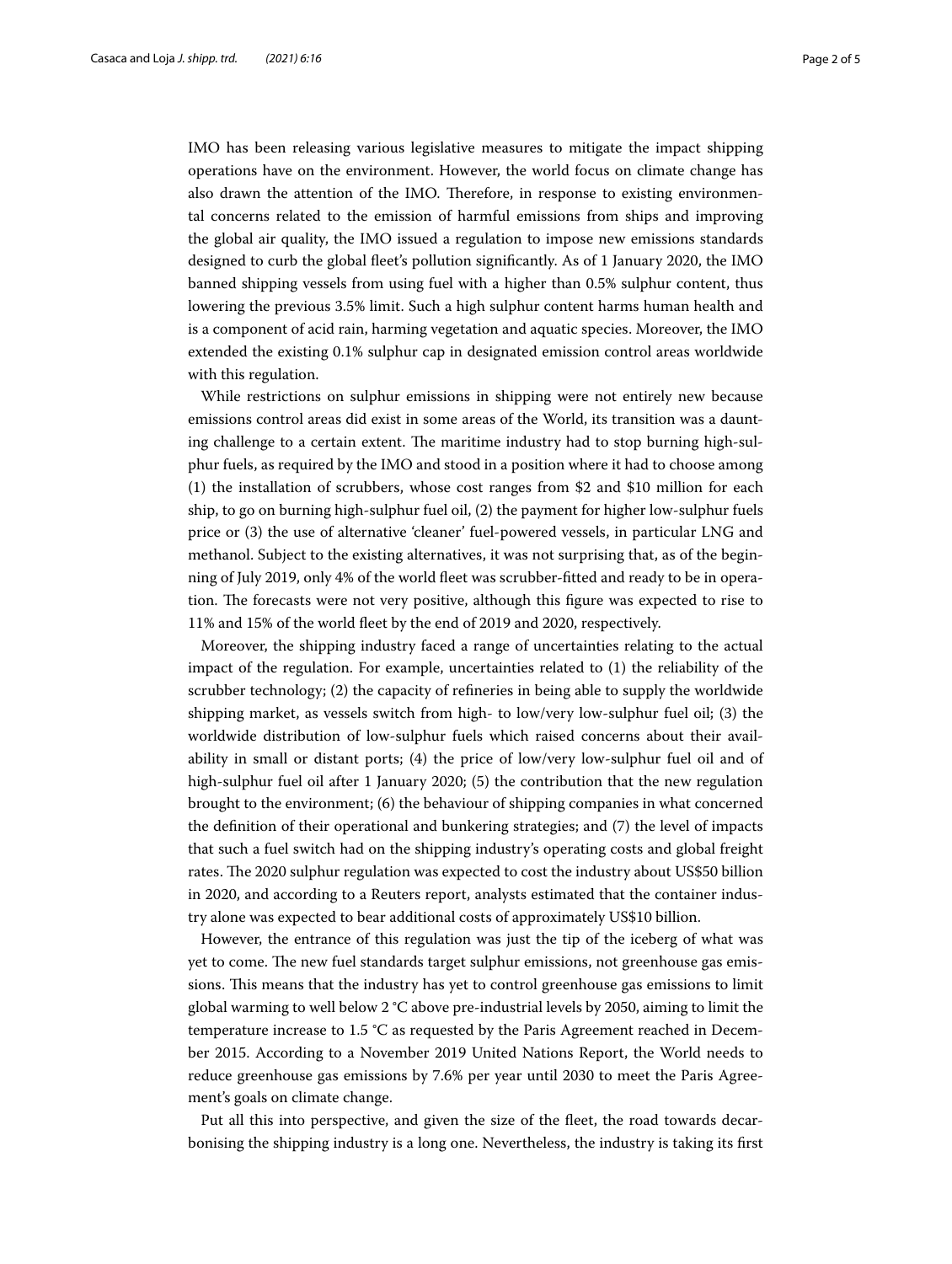steps, and innovative measures like the Poseidon Principles or the Sea Cargo Charter are in place. While the former establishes a framework for assessing and disclosing the climate alignment of ship fnance portfolios, the latter establishes a framework for aligning chartering activities with responsible environmental behaviour to support the industry decarbonisation. Furthermore, many industry players are coming together to identify the most feasible solutions the industry needs for its short and deep-sea operations. Attention is being drawn to the best alternative fuels that can replace traditional fossil fuels. The possibilities lie in liquefied natural gas as a transitional fuel, ammonia and hydrogen. However, the problem with these alternative fuels is their production and, consequently, distribution. As they need a vast amount of natural resources to be produced, which can only be found in some areas of the planet, they require a well-designed logistics plan for moving them from their production sites to their consumer market.

If this was not enough, the shipping industry had yet to deal with the COVID-19 Pandemic. In January 2020, the COVID-19 Pandemic changed the functioning of the overall economy. As we moved into 2020, the coronavirus outbreak forced governments to adopt numerous unprecedented preventive measures to (1) reduce the number of infected people and (2) avoid that the number of human lives being lost increased. However, the implementation of such measures, namely social distancing, wearing face masks in public, hand washing, to name a few, have resulted in global social and economic disruptions. Most of the worldwide population was forced into confnement periods. Teleworking has become the norm, and with it, a climate of social and even emotional disruption/instability. The loss of face-to-face social contact routines was very damaging and, in some cases, actually detrimental to the quality of the work carried out. Many educational institutions were partially or fully closed. Shopping has been limited to the essentials. In many countries, panic buying exacerbated widespread supply shortages. In others, there has been agricultural disruption and food shortages. Events have been cancelled, postponed or transferred online. The market witnessed the emergence of online platforms, among many other technologies.

In April 2020, the International Monetary Fund forecasted global growth in 2020 to fall to −3%, while the World Trade Organisation projected a world trade to fall by between 13 and 32%, indicating a world recession that many already classify as the most signifcant global recession since the Great Depression. Furthermore, the COVID-19 Pandemic stressed how nations are globally interdependent, raising questions about the globalisation process witnessed over the last decades, drawing attention to reshoring and nearshoring rather than outsourcing goods from distant locations. Moreover, it has shown that all economic activities, including transport, were utterly unprepared to deal with such public health crisis. Concerning this unpreparedness, the UNCTAD 2020 report draws attention to the need for investing in risk management and emergency response preparedness in transport and logistics.

The COVID-19 Pandemic also impacted the maritime industry. Maritime trade has slowed due to weakening economic growth and trade tensions, and many of the World's largest ports have reported reductions in the cargo volumes being handled. In November 2020, the UNCTAD estimated that global maritime trade was expected to decrease by 4.1% in 2020 due to the unprecedented disruptions caused by the COVID-19 Pandemic. Thus, the short-term outlook for maritime trade was severe. The pandemic waves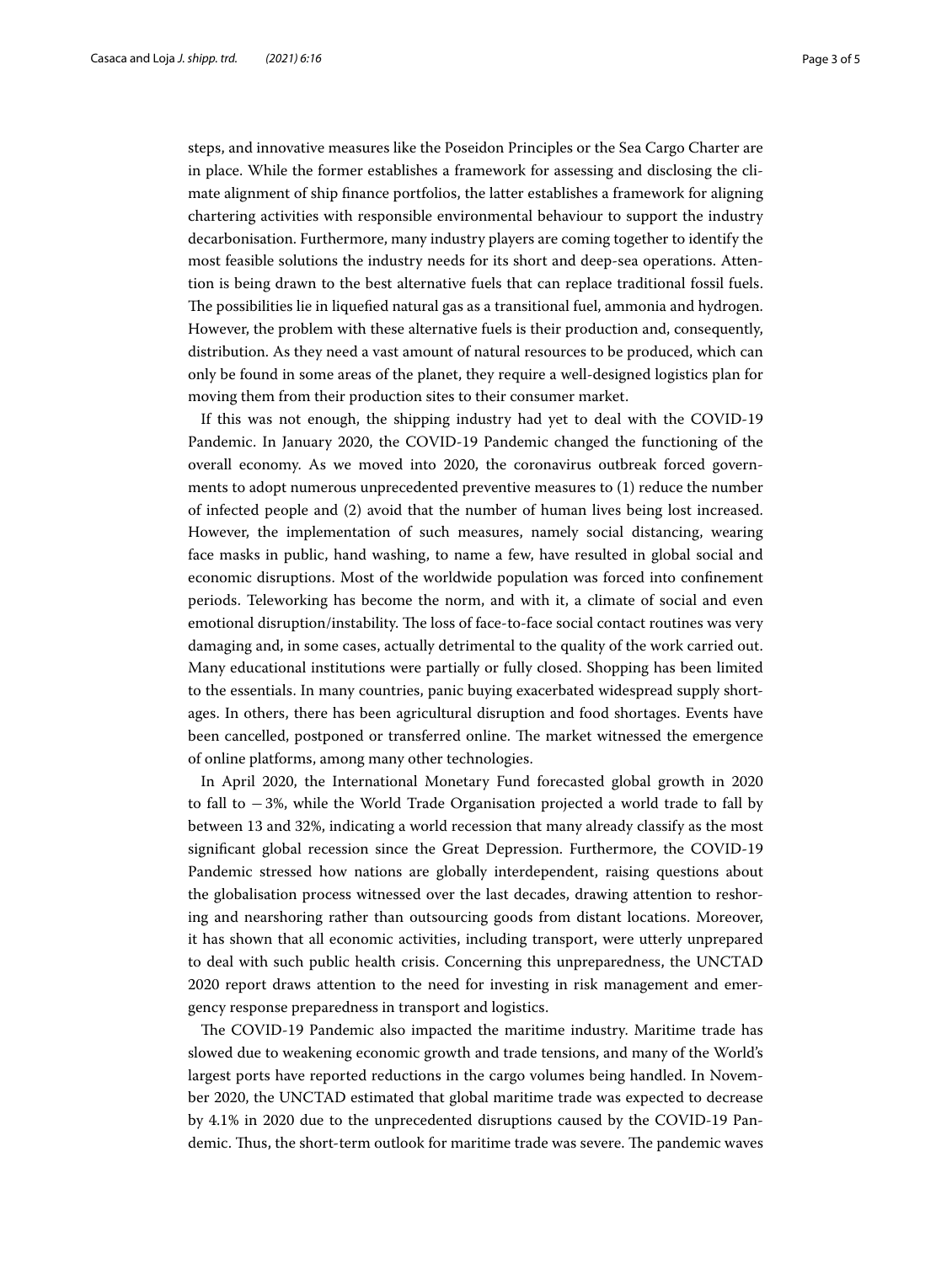prevented foreseeing when the industry recovered even though UNCTAD expected maritime trade growth of 4.8% in 2021, assuming a world economic recovery. However, the stimulus money authorised by the American Congress into the economy during the pandemic promoted a change in the maritime sector, particularly in the container market segment due to the intensive buying performed by the American households. With more goods to be carried by sea, the container shipping market witnessed a boom due to increased demand for shipping services, resulting in severe operational constraints beyond its control. The US ports' inability to deal with this increase in demand, to which should be added the lack of hinterland connectivity and the numerous COVID-19 cases that afected port labour in the US and China, have resulted in serious port congestions all over the World and consequently supply chain disruptions. If this were not sufficient, the temporary blockade of the ultra-large container ship "Ever Given" in the Suez Canal, forcing some shipping companies to re-route and reschedule their ships voyages, also contributed to supply chains disruptions and delaying empty containers' reposition from the consumption to production markets.

Within this context, the following papers have been chosen to be part of this Special Issue of 2021.

*Fulconis and Lissillour* deal with classifcation societies and maritime safety. According to Fulconis and Lissillour, classifcation societies play a major role in maritime safety and international shipping market regulation. This paper aims to understand better this specifc role and its role in international shipping's inter-organisational dynamics within this scope. To achieve this, the authors use a conceptual framework provided by the behaviourist approach and applied it to supply chains' inter-organisational dynamics.

*Dominguez-Péry et al.* carry out a systematic literature review to reduce tanker accidents by tackling human error and identify a future research agenda, even though the number of tanker accidents has fallen over the past 30 years. To conduct this systematic literature review, the authors focus on three main aspects of human error, (1) human resources and management, (2) socio-technical Information Systems and Technologies, and (3) cognition-related errors.

*Karaoulanis and Pelagidis* deal with the Panamax market's behaviour by focusing on expectations and time lags. The authors claim that expectations play a critical role in the freight market for short-term and long-term decision making. The authors investigate the relationship between time lags and time-charter, trip and spot market rates and the Panamax vessels of various ages average earnings. For this, the authors use an autoregressive model has been constructed to perform the statistical analysis.

*Gascón* investigates bareboat charter agreements insurance-related problems. For this, Gascón takes into account the Gard Marine and Energy vs China National Chartering ("The Ocean Victory") case and highlights the impact of this court decision leading to the release of the standard bareboat charter agreement, the BARECON 2017 form, by the Baltic and International Maritime Council. The paper analyses the new wording of the insurance clause therein and its incidence on the relationship between the parties of both the charter agreement and the insurance contract, as well as the consequences for possible third parties.

Finally, *Olga et al.* focus on green shipping. Olga et al. explore the Greek stakeholders' intention in accepting and using liquefed natural gas and electricity as alternative fuels.